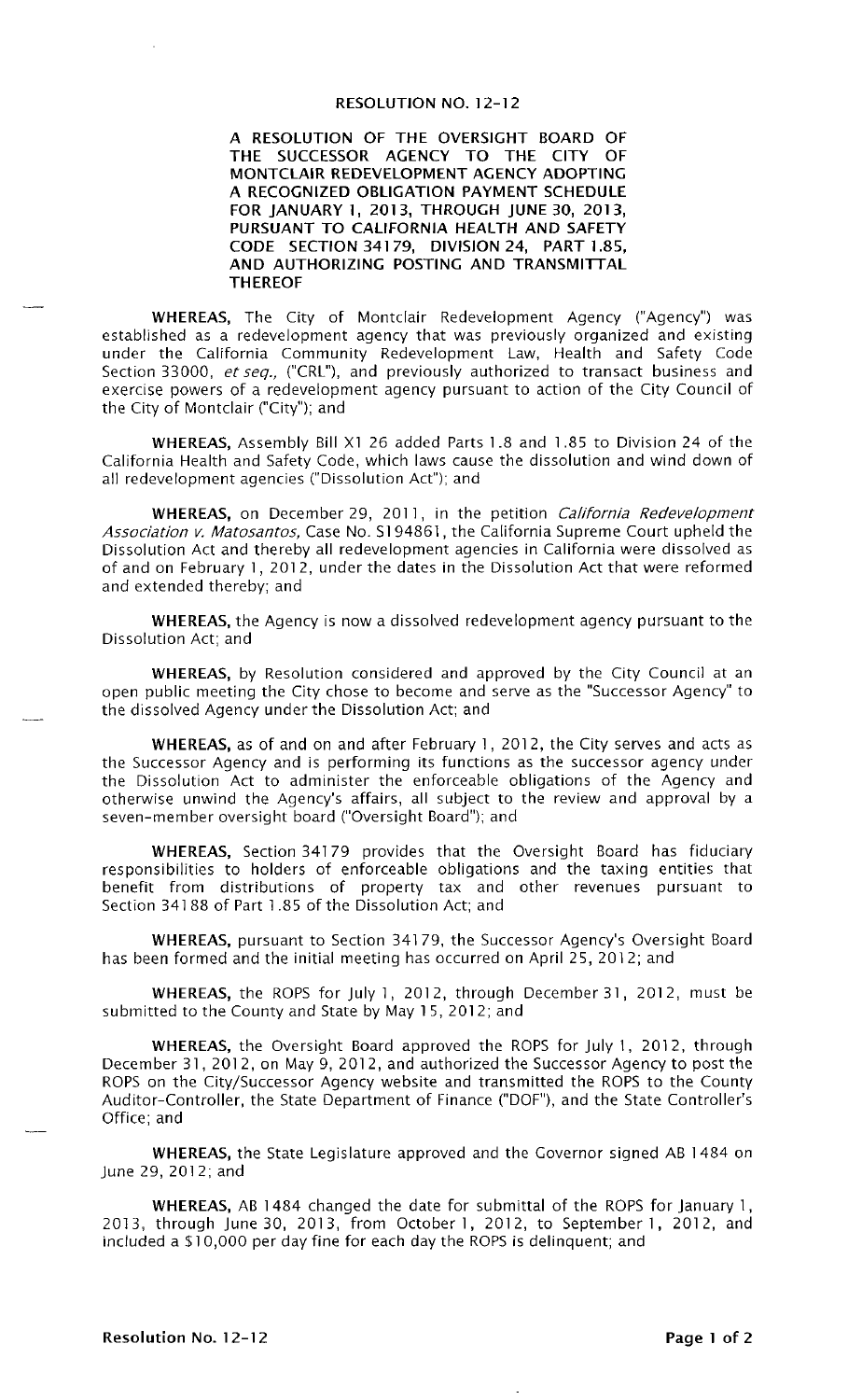WHEREAS, the ROPS for the period from January 1, 2013, through June 30, 2013, has been approved by the Successor Agency on August 20, 2012, and is submitted for review to the Oversight Board for consideration; and

WHEREAS, pursuant to the Dissolution Act, the actions of the Oversight Board, including those approved by this Resolution, do not become effective for five (5) business days pending any request for review by the DOF, and if the DOF requests review hereof, DOF will have 45 days from the date of its request to approve this Oversight Board action.

NOW, THEREFORE, BE IT RESOLVED that the Oversight Board of the Successor Agency to the City of Montclair Redevelopment Agency does hereby find and determine as follows:

The Oversight Board finds and determines that the foregoing Section 1. recitals incorporated into this Resolution by this reference are true and correct and constitute a material part of this Resolution.

Section 2. The Oversight Board approves the ROPS for the period of January 1, 2013, through June 30, 2013.

The Oversight Board authorizes the Successor Agency to transmit Section 3. the ROPS to the County Auditor-Controller, the DOF, and the State Controller's Office.

Section 4. The Secretary of the Successor Agency or her authorized designee is directed to post the ROPS on the City/Successor Agency website pursuant to the Dissolution Act.

This Resolution shall become effective after transmittal of this Section 5. Resolution with the ROPS attached to the DOF and the expiration of three (3) business days pending a request for the review of the DOF within the time periods set forth in the Dissolution Act; in this regard, if the DOF requests review hereof it will have ten days from the date of its request to approve this Oversight Board action or return it to the Oversight Board for reconsideration and the action, if subject to review by DOF, will not be effective until approved by the DOF.

The Secretary of the Oversight Board shall certify to the adoption Section 6. of this Resolution and shall maintain this Resolution on file as a public record and the ROPS as approved hereby.

APPROVED AND ADOPTED this 27th day of August, 2012.

·Chai<u>r</u>man Secretary

 $\pm\gamma\pi$ 

I, Yvonne L. Smith, Secretary of the Oversight Board of the Successor Agency to the City of Montclair Redevelopment Agency, DO HEREBY CERTIFY that Resolution No. 12-12 was duly adopted by the Oversight Board of Director at a regular meeting thereof held on the 27th day of August, 2012, and that it was adopted by the following vote, to-wit:

| AYES:<br>NOES: | Richardson, Erickson, Catlin, Johnson, Ruh. -<br>None |                  |
|----------------|-------------------------------------------------------|------------------|
| ABSTAIN:       | None                                                  |                  |
|                | ABSENT: Stallings, Kulbeck                            |                  |
|                |                                                       | Yvonne L. Smith. |
|                |                                                       |                  |

ATTEST:

Resolution No. 12-12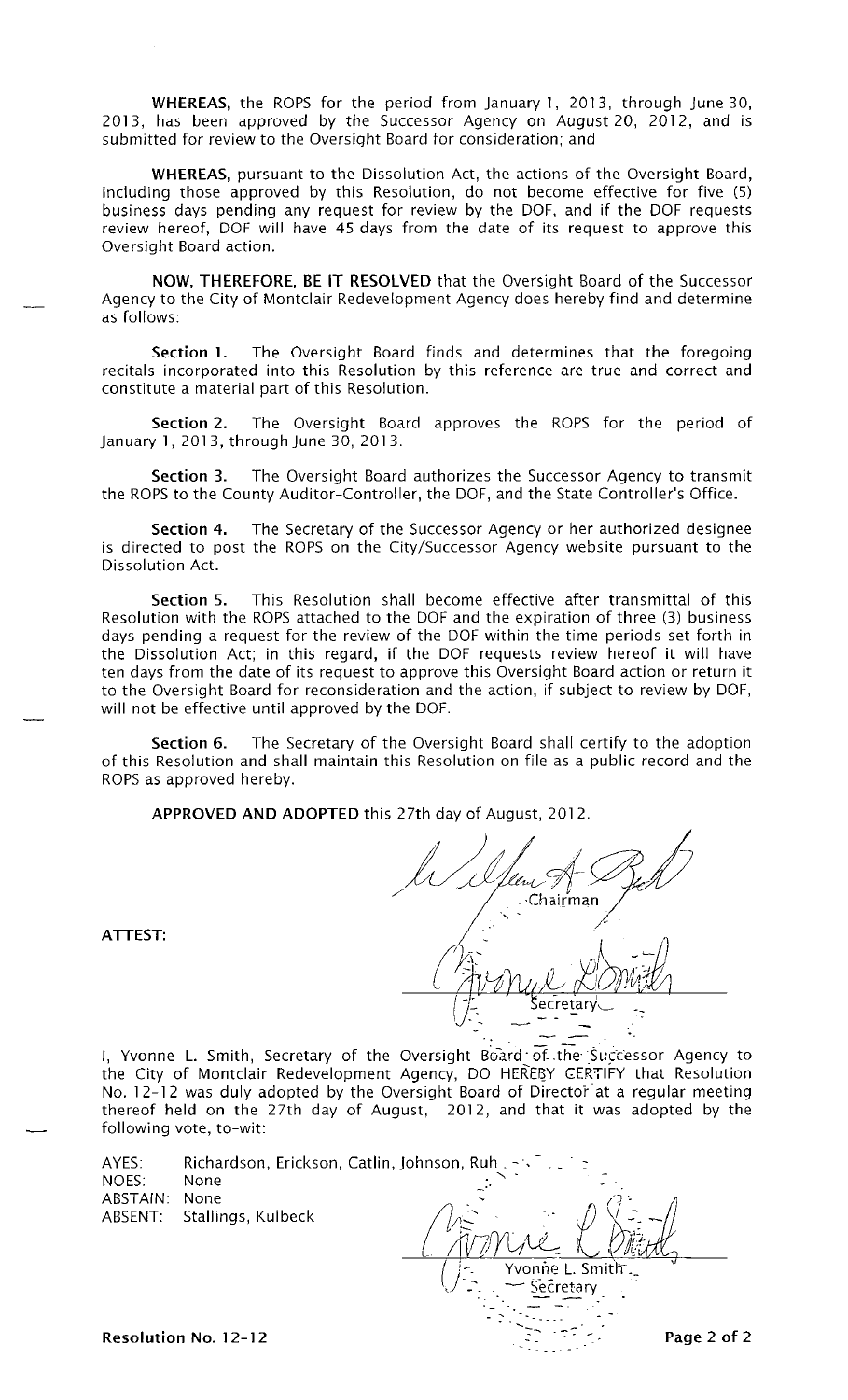#### **Successor Agency Contact Information**

| Name of Successor Agency:         | City of Montclair Successor Agency for the City of Montclair Redevelopment Agency |
|-----------------------------------|-----------------------------------------------------------------------------------|
| County:                           | San Bernardino                                                                    |
|                                   |                                                                                   |
| <b>Primary Contact Name:</b>      | Donald L. Parker, CPA                                                             |
|                                   | <b>Finance Director</b>                                                           |
| <b>Primary Contact Title:</b>     | City of Montclair, 5111 Benito Street                                             |
|                                   | Montclair, CA 91763                                                               |
| Address                           |                                                                                   |
| Contact Phone Number:             | 909-625-9418                                                                      |
| Contact E-Mail Address:           | dparker@cityofmontclair.org                                                       |
|                                   | <b>Marilyn Staats</b>                                                             |
| Secondary Contact Name:           |                                                                                   |
|                                   | Deputy City Manager/                                                              |
| Secondary Contact Title:          | Exec. Dir. Econ. Dev.                                                             |
| Secondary Contact Phone Number:   | 909-625-9412                                                                      |
| Secondary Contact E-Mail Address: | mstaats@cityofmontclair.org                                                       |
|                                   |                                                                                   |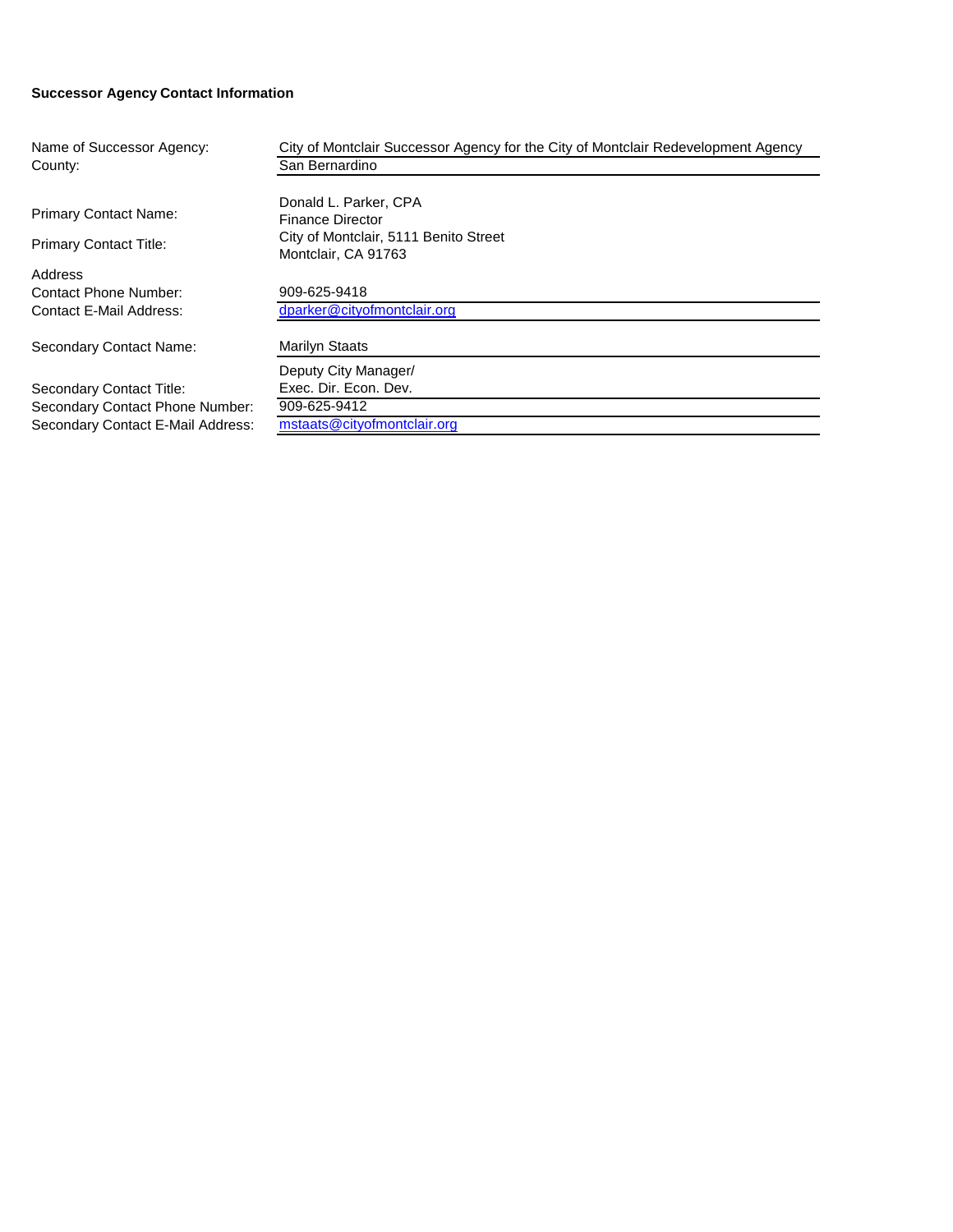# SUMMARY OF RECOGNIZED OBLIGATION PAYMENT SCHEDULE

Filed for the January 1, 2013 to June 30, 2013 Period

**Name of Successor Agency:** City of Montclair Successor Agency for the City of Montclair Redevelopment Agency

|                                                                                                                                                                                                                                                                                                                                                              | <b>Total Outstanding</b><br><b>Debt or Obligation</b> |
|--------------------------------------------------------------------------------------------------------------------------------------------------------------------------------------------------------------------------------------------------------------------------------------------------------------------------------------------------------------|-------------------------------------------------------|
| <b>Outstanding Debt or Obligation</b>                                                                                                                                                                                                                                                                                                                        | 86,989,026                                            |
| <b>Current Period Outstanding Debt or Obligation</b>                                                                                                                                                                                                                                                                                                         | <b>Six-Month Total</b>                                |
| Available Revenues Other Than Anticipated RPTTF Funding<br>Anticipated Enforceable Obligations Funded with RPTTF<br>в<br>Anticipated Administrative Allowance Funded with RPTTF<br>Total RPTTF Requested $(B + C = D)$<br>Total Current Period Outstanding Debt or Obligation $(A + B + C = E)$ Should be the same amount as ROPS form six-month total       | 1,189,928<br>1,240,282<br>193,235<br>1,433,517        |
| Enter Total Six-Month Anticipated RPTTF Funding (Obtain from county auditor-controller)<br>Variance (E - D = F) Maximum RPTTF Allowable should not exceed Total Anticipated RPTTF Funding                                                                                                                                                                    | 2,623,445<br>2,489,940<br>-S<br>1,056,423             |
| Prior Period (January 1, 2012 through June 30, 2012) Estimated vs. Actual Payments (as required in HSC section 34186 (a))                                                                                                                                                                                                                                    |                                                       |
| Enter Estimated Obligations Funded by RPTTF (Should be the lesser of Finance's approved RPTTF amount including admin allowance or the actual amount distributed)<br>G<br>Enter Actual Obligations Paid with RPTTF<br>н<br>Enter Actual Administrative Expenses Paid with RPTTF<br>Adjustment to Redevelopment Obligation Retirement Fund $(G - (H + I) = J)$ | $7,151,403$ (Note 1)<br>7,636,995                     |
| Adjusted RPTTF (The total RPTTF requested shall be adjusted if actual obligations paid with RPTTF are less than the estimated obligation amount.)<br>ĸ                                                                                                                                                                                                       | 1,433,517                                             |

Certification of Oversight Board Chairman: Pursuant to Section 34177(m) of the Health and Safety code, I hereby certify that the above is a true and accurate Recognized Obligation Payment Schedule for the above named agency.

| <b>Bill Ruh</b> | $\sim$<br>$\sim$ |  |
|-----------------|------------------|--|
| Name            |                  |  |
| Signature<br>÷. | ×.<br>٠<br>٠     |  |

Chairperson Title  $242$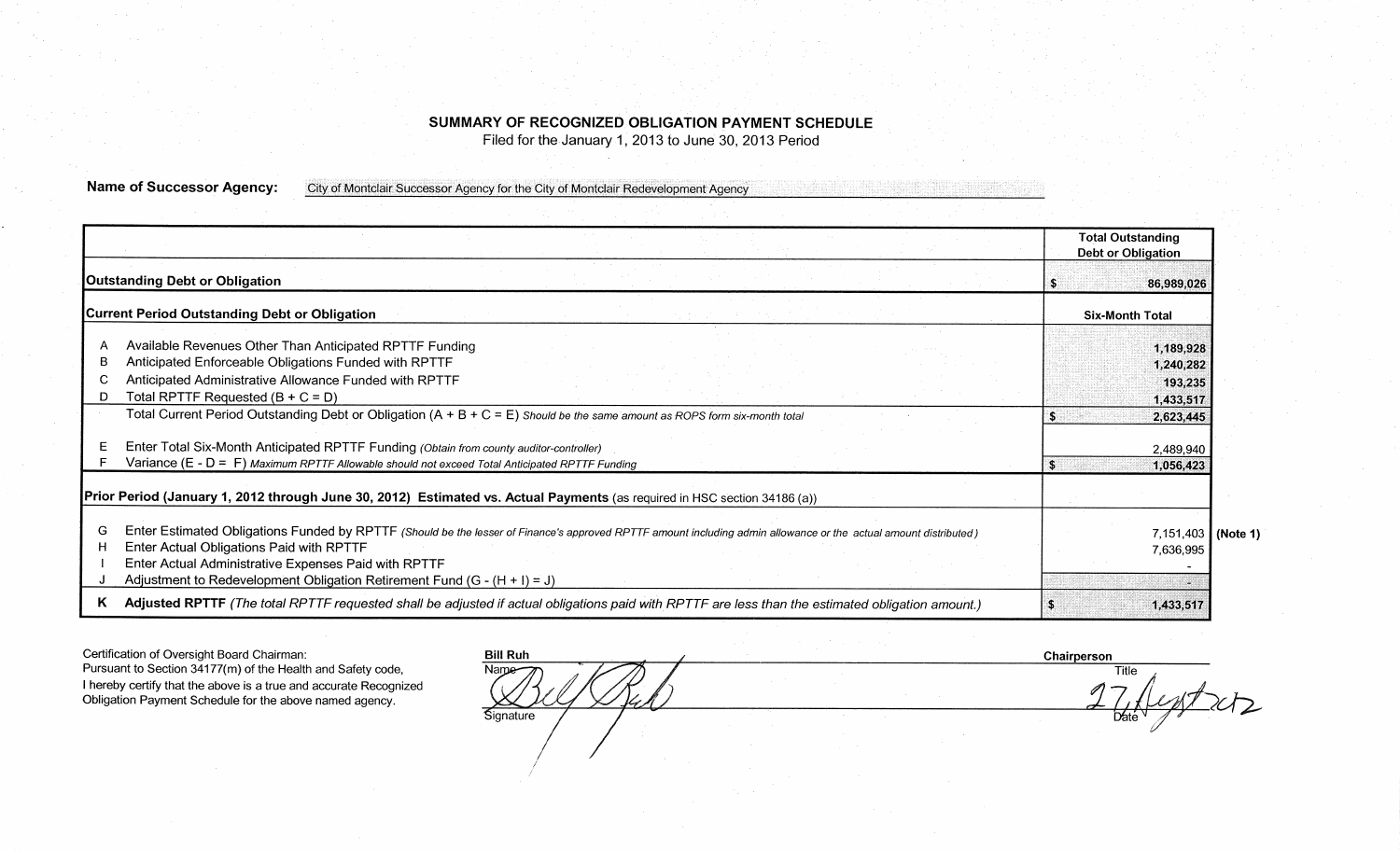San Bernardino

| County:                                | San Bernardino         |                         |                                                |                                                                                                   |                      |                        |                    |                                 |          | Oversight Board Approval Date: |                       | August 27, 2012                          |            |                                   |
|----------------------------------------|------------------------|-------------------------|------------------------------------------------|---------------------------------------------------------------------------------------------------|----------------------|------------------------|--------------------|---------------------------------|----------|--------------------------------|-----------------------|------------------------------------------|------------|-----------------------------------|
|                                        |                        |                         |                                                |                                                                                                   |                      |                        |                    |                                 |          |                                |                       |                                          |            |                                   |
|                                        |                        |                         |                                                | <b>RECOGNIZED OBLIGATION PAYMENT SCHEDULE (ROPS III)</b><br>January 1, 2013 through June 30, 2013 |                      |                        |                    |                                 |          |                                |                       |                                          |            |                                   |
|                                        |                        |                         |                                                |                                                                                                   |                      |                        |                    |                                 |          |                                |                       |                                          |            |                                   |
|                                        |                        |                         |                                                |                                                                                                   |                      |                        |                    |                                 |          |                                |                       |                                          |            |                                   |
|                                        |                        |                         |                                                |                                                                                                   |                      | Total                  | Total Due During   |                                 |          |                                | <b>Funding Source</b> |                                          |            |                                   |
|                                        | Contract/Agreement     | Contract/Agreement      |                                                |                                                                                                   |                      | Outstanding<br>Debt or | <b>Fiscal Year</b> |                                 | Bond     | Reserve                        | Admin                 |                                          |            |                                   |
| Item # Project Name / Debt Obligation  | <b>Execution Date</b>  | <b>Termination Date</b> | Payee                                          | <b>Description/Project Scope</b>                                                                  | Project Area         | Obligation             | 2012-13            | <b>LMIHF</b>                    | Proceeds | <b>Balance</b>                 | Allowance             | <b>RPTTF</b>                             | Other      | Six-Month Total                   |
| <b>Grand Total</b>                     |                        |                         |                                                |                                                                                                   |                      | 86,989,026             | 5,911,420          | $1,043,318$ \$<br>$\mathcal{S}$ | œ        | 146,610                        | 193,235               | 1,240,282                                | $\sim 100$ | 2,623,445                         |
| 1 1997 Taxable Tax Allocation Bonds    | 11/01/97               | 10/01/2021              | Bank of New York Mellon                        | Bond Issue to Fund Non-Housing Projects                                                           | Project Area 1       | 309,540.00             | 32,010.00          |                                 |          |                                |                       | 8,190.00                                 |            | 8,190                             |
| 2 2007A Tax Allocation Refunding Bonds | 09/27/07               | 09/01/2035              | Bank of New York Mellon                        | Bond Issue to Fund Non-Housing Projects                                                           | Project Area 3       | 40,003,175.11          | 1,574,268.75       |                                 |          |                                |                       | 534,375.00                               |            | 534,375                           |
| 3 2007B Taxable Tax Allocation Bonds   | 09/27/07               | 09/01/2027              | Bank of New York Mellon                        | Bond Issue to Fund Non-Housing Projects                                                           | Project Area 3       | 4,724,600.75           | 301,052.25         |                                 |          |                                |                       | 86.410.50                                |            | 86,411                            |
| 4 2004 Tax Allocation Bonds            | 02/23/04               | 10/01/2031              | Bank of New York Mellon                        | Bond Issue to Fund Non-Housing Projects                                                           | Project Area 4       | 7,278,112.50           | 365,175.00         |                                 |          |                                |                       | 111,187.50                               |            | 111,188                           |
| 5 2001 Tax Allocation Bonds            | 07/06/01               | 10/01/2030              | Bank of New York Mellon                        | Bond Issue to Fund Non-Housing Projects                                                           | Project Area 5       | 14.303.365.00          | 758.585.00         |                                 |          |                                |                       | 228.105.00                               |            | 228,105                           |
| 6 2006A Tax Allocation Bonds           | 06/16/06               | 10/01/2033              | Bank of New York Mellon                        | Bond Issue to Fund Non-Housing Projects                                                           | Project Area 5       | 11,988,565.75          | 563.099.00         |                                 |          |                                |                       | 194,114.25                               |            | 194,114                           |
| 7 2006B Tax Allocation Bonds           | 06/16/06               | 10/01/2033              | Bank of New York Mellon                        | Bond Issue to Fund Non-Housing Projects                                                           | Project Area 5       | 6,053,287.50           | 155,800.00         |                                 |          |                                |                       | 77,900.00                                |            | 77,900                            |
| 8 Employee Costs                       | 06/12/12               | Until Terminated        | City of Montclair                              | <b>Project Management Costs</b>                                                                   | All Areas            | 71,830.55              | 71,830.55          |                                 |          | 35.915.28                      |                       |                                          |            | 35,915                            |
| 9 Advertising for Bond Costs           | As needed              | N/A                     | Source Media                                   | Publication of Bond Call Notice                                                                   | All Areas            | 4,500.00               | 9,000.00           |                                 |          | 4,500.00                       |                       |                                          |            | 4,500                             |
| 10 Contract for Legal Services         | 12/09/81               | Until Terminated        | Stradling, Yocca, Carlson & Rauth              | <b>Agency Legal Services</b>                                                                      | All Areas            | 62,100.00              | 124,200.00         |                                 |          | 15,000.00                      |                       |                                          |            | 15,000                            |
| 11 Comm. Rehab. Loan Agreement         | 06/19/01               | 02/2013                 | Jana Maria Campbell & Dennis Silletto          | <b>Commercial Rehabiliation Loan</b>                                                              | Project Area 4       | 267,853.00             | 20,000.00          |                                 |          | 10,000.00                      |                       |                                          |            | 10,000                            |
| 12 Contract for Bond Trustee Service   | Bond issue requirement | End of Bonds            | Bank of New York Mellon                        | Annual Bond Trustee Fees/Costs                                                                    | All Areas            | 19,300.00              | 19,300.00          |                                 |          | 9.650.00                       |                       |                                          |            | 9,650                             |
| 13 Contract for Legal Services         | 10/02/07               | Until Terminated        | Best Best & Krieger LLP                        | <b>Agency Legal Services</b>                                                                      | Project Area 3       | 141,250.00             | 141,250.00         |                                 |          | 15,000.00                      |                       |                                          |            | 15,000                            |
| 14 Contract for Bond Services          | Bond issue requirement | End of Bonds            | Bondlogistix LLC                               | <b>Bond Continuing Disclosure Services</b>                                                        | All Areas            | 13,500.00              | 27,000.00          |                                 |          | 13,500.00                      |                       |                                          |            | 13,500                            |
| 15 Contract for Bond Services          | Bond issue requirement | End of Bonds            | <b>Bondlogistix LLC</b>                        | <b>Bond Arbitrage Rebate Calculation Services</b>                                                 | All Areas            | 10.500.00              | 21.000.00          |                                 |          | 10.500.00                      |                       |                                          |            | 10,500                            |
| 16 Contract for Consulting Services    | 03/20/06               | <b>Until Paid</b>       | Southern California Association of Governments | Cost to Participate in Compass 2 Percent Strategy Program                                         | Project Area 3       | 25,000.00              | 25,000.00          |                                 |          | 6,500.00                       |                       |                                          |            | 6,500                             |
| 17 Audit Services                      | 03/05/12               | 06/30/14                | Teaman, Ramierz & Smith, Inc.                  | Due diligence review per AB 1484 - Costs Estimated                                                | All Areas            | 20,000.00              | 10,000.00          |                                 |          | 10.000.00                      |                       |                                          |            | 10,000                            |
| 18 Rent of Office Space                | 05/18/07               | 06/30/13                | Montclair Town Center LLC                      | Office Rent                                                                                       | Proj Area 1, 3, 4, 5 | 27,088.80              | 27,088.80          |                                 |          | 13,544.40                      |                       |                                          |            | 13,544                            |
| 19 Contract for Legal Services         | 03/01/03               | Until Terminated        | Robbins and Holdaway                           | <b>Legal Services</b>                                                                             | All Areas            | 5,000.00               | 5,000.00           |                                 |          | 2.500.00                       |                       |                                          |            | 2,500                             |
| 20 Rehabilitation Loan Agreements      | 06/20/11               | Until Terminated        | Montclair Housing Corporation                  | Rehabilitation Loan for Replacement Housing / Other                                               | All Areas            | 1,000,000.00           | 1,000,000.00       | 1,000,000.00                    | (Note 2) |                                |                       | See attached legal opinion on next page. |            | 1,000,000                         |
| 21 Homebuyers Assist. Program Agmt.    | 12/20/93               | Term of Loans O/S       | S Bank                                         | Homebuyers Assist. Program Agmt                                                                   | Project Area 4 & 5   | 2,000.00               | 2,000.00           | 1,000.00                        |          |                                |                       |                                          |            | 1,000                             |
| 22 Homebuyers Assist. Program Agmt.    | 12/20/93               | Term of Loans O/S       | JS Bank                                        | Homebuyer Assistance Program Servicing Fees                                                       | Project Area 4 & 5   | 304.00                 | 608.00             | 304.00                          |          |                                |                       |                                          |            | 304                               |
| 23 Contract for Professional Service   | Month to Month         | Until Property Sold     | andscape Maintenance Unlimited                 | Asset Maintenance                                                                                 | Project Area 5       | 3,000.00               | 3,000.00           | 1,500.00                        |          |                                |                       |                                          |            | 1,500                             |
| 24 Employee Costs                      | 06/12/12               | <b>Until Terminated</b> | mployees of Agency                             | Affordability Monitoring & Project Mgmt Costs                                                     | All Areas            | 28,028.90              | 28,028.90          | 14,014.45                       |          |                                |                       |                                          |            | 14,014                            |
| 25 Contract Legal Services             | 12/09/81               | <b>Until Terminated</b> | Stradling, Yocca, Carlson & Rauth              | <b>Legal Services</b>                                                                             | All Areas            | 48,000.00              | 48,000.00          | 24,000.00                       |          |                                |                       |                                          |            | 24,000                            |
| 26 Contract Legal Services             | 03/01/03               | <b>Until Terminated</b> | Robbins and Holdaway                           | <b>Legal Services</b>                                                                             | All Areas            | 2,000.00               | 2,000.00           | 1,000.00                        |          |                                |                       |                                          |            | 1,000                             |
| 27 Maintenance Contract                | As needed              | Until Property Sold     | <b>Buchbinder Maintenance</b>                  | Vandalism Repairs                                                                                 | Project Area 5       | 3,000.00               | 3,000.00           | 1,500.00                        |          |                                |                       |                                          |            | 1,500                             |
| 28 Employee Costs                      | 06/12/12               | Until Terminated        | mployees of Agency / Successor Agency          | Payroll for Employees                                                                             | All Areas            | 235,825.44             | 235,824.55         |                                 |          |                                | 117,912.72            |                                          |            | 117,913                           |
| 29 Contract for Legal Services         | As needed              | <b>Until Terminated</b> | Robbins & Holdawav                             | <b>Legal Services</b>                                                                             | All Areas            | 4,000.00               | 4,000.00           |                                 |          |                                | 2,000.00              |                                          |            | 2,000                             |
| 30 Agency Insurance Costs              | As needed              | <b>Until Terminated</b> | <b>Kessler-Alair Insurance Services</b>        | Public Employee's Bond                                                                            | All Areas            | 175.00                 | 175.00             |                                 |          |                                | 87.00                 |                                          |            | 87                                |
| 31 Contract for Legal Services         | As needed              | Until Terminated        | tradling, Yocca, Carlson & Rauth               | <b>Legal Services</b>                                                                             | All Areas            | 60,000.00              | 60,000.00          |                                 |          |                                | 30,000.00             |                                          |            | 30,000                            |
| 32 Office Supplies                     | As needed              | <b>Until Terminated</b> | Staples/Office Depot                           | <b>Office Supplies</b>                                                                            | All Areas            | 400.00                 | 400.00             |                                 |          |                                | 200.00                |                                          |            | 200                               |
| 33 Agency Insurance Costs              | As needed              | <b>Until Terminated</b> | California Insurance Pool Authority            | General Liablity Insurance                                                                        | All Areas            | 194,916.00             | 194,916.00         |                                 |          |                                | 3,630.00              |                                          |            | 3,630                             |
| 34 Agency Insurance Costs              | As needed              | <b>Until Terminated</b> | California Insurance Pool Authority            | Earthquake/Flood Insurance                                                                        | All Areas            | 9,248.00               | 9,248.00           |                                 |          |                                | 4,626.00              |                                          |            | 4,626                             |
| 35 Agency Insurance Costs              | As needed              | <b>Until Terminated</b> | Kessler-Alair Insurance Services               | Fire Insurance                                                                                    | All Areas            | 1,753.00               | 1,753.00           |                                 |          |                                | 876.00                |                                          |            | 876                               |
| 36 Overhead Costs                      | 06/12/12               | <b>Until Terminated</b> | City of Montclair                              | Overhead Utility Costs                                                                            | All Areas            | 31,926.00              | 31,926.00          |                                 |          |                                | 15,963.00             |                                          |            | 15,963                            |
| 37 Retirement Costs                    | 06/12/12               | <b>Until Terminated</b> | City of Montclair                              | Retiree Pension and Benefits                                                                      | All Areas            | 34.481.08              | 34.481.08          |                                 |          |                                | 17,240.52             |                                          |            | 17,241                            |
| 38 Contract for Safekeeping Services   | As needed              | Until Terminated        | First Tennessee Bank Safekeeping               | <b>Investment Safekeeping Services</b>                                                            | Project Area 3       | 1,400.00               | 1,400.00           |                                 |          |                                | 700.00                |                                          |            | 700                               |
| 39                                     |                        |                         |                                                |                                                                                                   |                      |                        |                    |                                 |          |                                |                       |                                          |            | $\sim 10^{-10}$ m $^{-1}$         |
| 40                                     |                        |                         |                                                |                                                                                                   |                      |                        |                    |                                 |          |                                |                       |                                          |            | $\sim 10^{-10}$                   |
| 41                                     |                        |                         |                                                |                                                                                                   |                      |                        |                    |                                 |          |                                |                       |                                          |            | $\sim 100$ km s $^{-1}$           |
| 42                                     |                        |                         |                                                |                                                                                                   |                      |                        |                    |                                 |          |                                |                       |                                          |            | $\sim 100$ km s $^{-1}$           |
| 43                                     |                        |                         |                                                |                                                                                                   |                      |                        |                    |                                 |          |                                |                       |                                          |            | <b>Contract Contract</b>          |
| 44                                     |                        |                         |                                                |                                                                                                   |                      |                        |                    |                                 |          |                                |                       |                                          |            | $\sim 100$ km s $^{-1}$           |
| 45                                     |                        |                         |                                                |                                                                                                   |                      |                        |                    |                                 |          |                                |                       |                                          |            | <b>Contract Contract</b>          |
| 46                                     |                        |                         |                                                |                                                                                                   |                      |                        |                    |                                 |          |                                |                       |                                          |            | <b>Contract Contract</b>          |
| 47                                     |                        |                         |                                                |                                                                                                   |                      |                        |                    |                                 |          |                                |                       |                                          |            | <b>Contract Contract</b>          |
| 48                                     |                        |                         |                                                |                                                                                                   |                      |                        |                    |                                 |          |                                |                       |                                          |            | <b>Contract Contract</b>          |
| 49                                     |                        |                         |                                                |                                                                                                   |                      |                        |                    |                                 |          |                                |                       |                                          |            | $\sim 100$ km s $^{-1}$           |
| 50                                     |                        |                         |                                                |                                                                                                   |                      |                        |                    |                                 |          |                                |                       |                                          |            |                                   |
| 51                                     |                        |                         |                                                |                                                                                                   |                      |                        |                    |                                 |          |                                |                       |                                          |            | <b>Contract Contract</b>          |
| 52                                     |                        |                         |                                                |                                                                                                   |                      |                        |                    |                                 |          |                                |                       |                                          |            | <b>Contract Contract Contract</b> |
| 53                                     |                        |                         |                                                |                                                                                                   |                      |                        |                    |                                 |          |                                |                       |                                          |            | <b>Contract</b>                   |
| 54                                     |                        |                         |                                                |                                                                                                   |                      |                        |                    |                                 |          |                                |                       |                                          |            | $\alpha$ and $\alpha$             |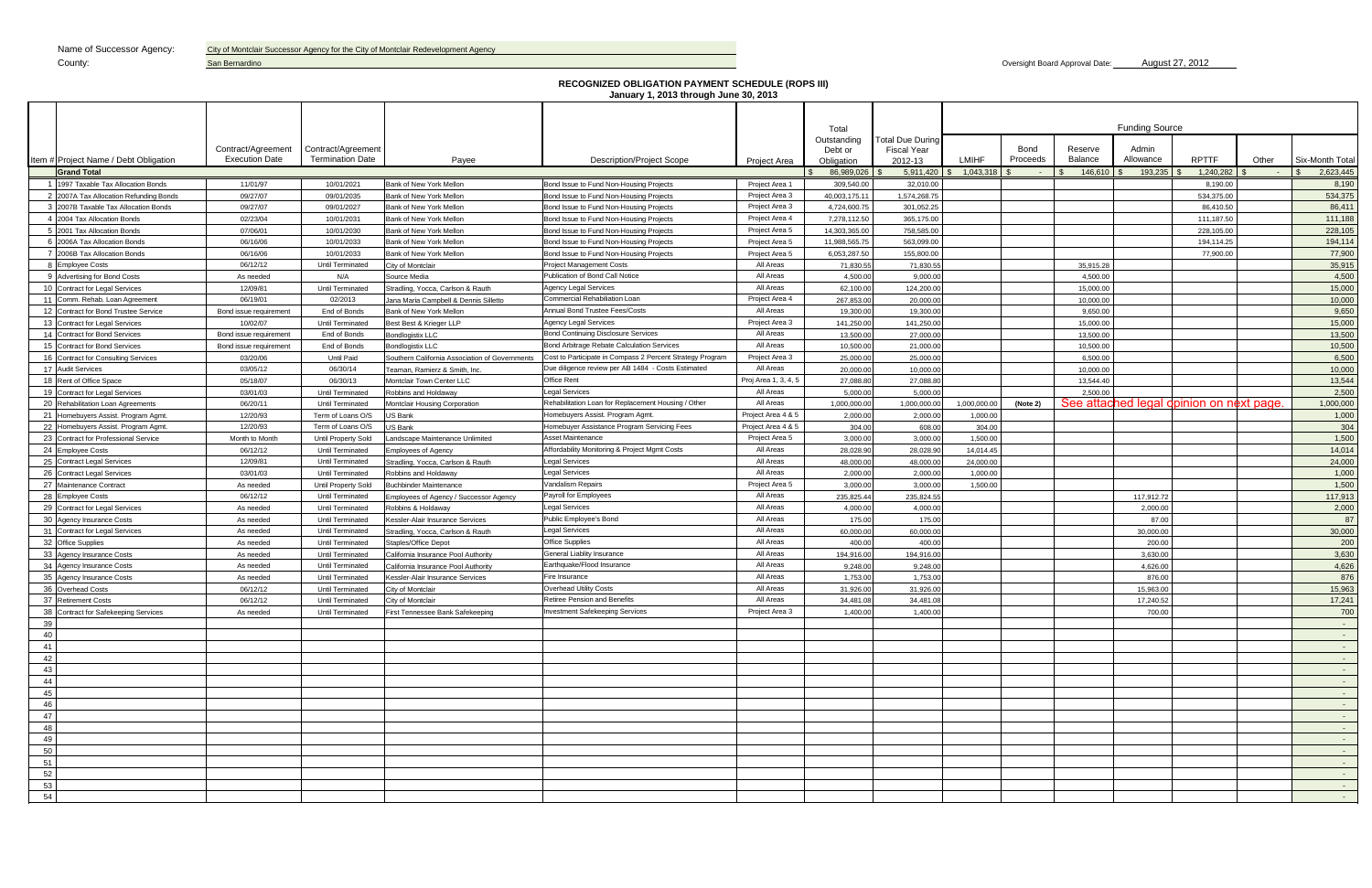### STRADLING YOCCA CARLSON & RAUTH

DAVID R. MCEWEN DIRECT DIAL: (949) 725-4162 DMCEWEN@SYCR.COM

A PROFESSIONAL CORPORATION ATTORNEYS AT LAW 660 NEWPORT CENTER DRIVE, SUITE 1600. NEWPORT BEACH, CA 92660-6422 TELEPHONE (949) 725-4000 FACSIMILE (949) 725-4100

ORANGE COUNTY (949) 725-4000 SAN DIEGO  $(858)$  926-3000 **SAN FRANCISCO** (415) 283-2240 SANTA BARBARA (805) 730-6800 SANTA MONICA (424) 214-7000 SACRAMENTO  $(916)$  449-2350

May 10, 2012

**Marilyn Staats** City of Montclair 5111 Benito Street Montclair, CA 91763

#### **Effective Date of Contract** Re:

Dear Ms. Staats:

You have asked for my opinion as to the validity of the action of the City of Montclair Redevelopment Agency (the "Agency") on June 20, 2011 to approve Agreement No. 11-65 (the "Agreement") to fund a \$1,000,000 loan of housing funds to the Montclair Housing Corporation. The promissory note was executed as of July 1, 2011 after the June 28, 2011 effective date of ABx1 26. The Department of Finance ("DOF") has rejected the obligation of the Agency to fund the loan to the Montclair Housing Corporation on the basis that the Agreement did not become effective until after the effective date of ABx1 26.

It is my opinion that the Agreement came into existence as of June 20, 2011, when both Agency and Montclair Housing Corporation approved the Agreement. Under general principles of contract law, a contract comes into existence upon the acceptance of an offer. In this case that occurred on June 20, 2011, when both parties to the Agreement took formal action to approve the Agreement.

This conclusion is further supported by state law and judicial precedent. Code of Civil Procedure Section 864 provides guidance as to the effective date of such contract. Code of Civil Procedure Section 864 ("CCP 864") states:

"For purposes of this chapter, bonds, warrants, contracts, obligations, and evidences of indebtedness shall be deemed to be in existence upon their authorization. Bonds and warrants shall be deemed authorized as of the date of adoption by the governing body of the public agency of a resolution or ordinance authorizing their issuance, and *contracts shall be deemed authorized* as of the date of adoption by the governing body of the public agency of a resolution or *ordinance approving the contract and authorizing its execution.*" (emphasis added.)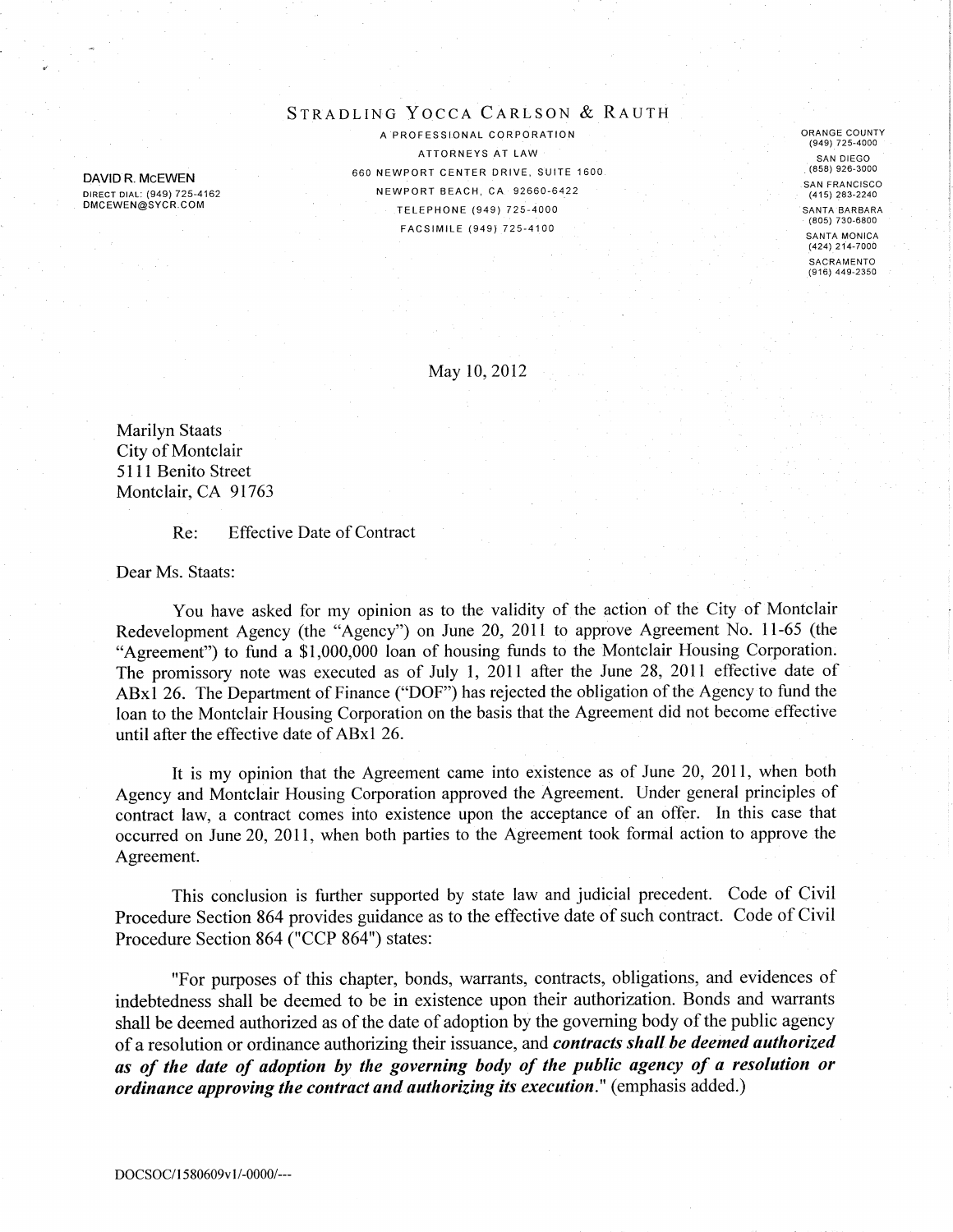**Marilyn Staats** City of Montclair August 27, 2012 Page 2

In Smith v. Mt. Diablo Unified Sch. Dist., 56 Cal. App. 3d 412 (1976) the court held that a public agency's contract was formed at the time of its authorization. There, a written bid was accepted at the board meeting. The motion of the board, passed by a vote of four to one, was the requisite approval of the contract and authorization of its execution. As the court explained: the Agency's award and authorization of a contract at a regular public meeting was the equivalent of a resolution and has the same binding effect as such. The *Smith* Court's conclusion is consistent with CCP 864 in that a contract's approval does not require a signature by the governing body to be valid. Similarly, in San Diego City Firefighters, Local 145 v. Board of Administration etc., 206 Cal. App. 4th 594, 609 (2012) the court concluded that once the governmental body votes to accept a memorandum of understanding, it becomes a binding agreement.

The execution of the agreement was a ministerial act that merely carried out the formal actions of the respective parties. As provided in the statute and cases set forth above, the contract became an enforceable obligation on June 20, 2011.

If you have any questions, please give me a call.

Very truly yours,

STRADLING YOCCA CARLSON & RAUTH

David R. McEwen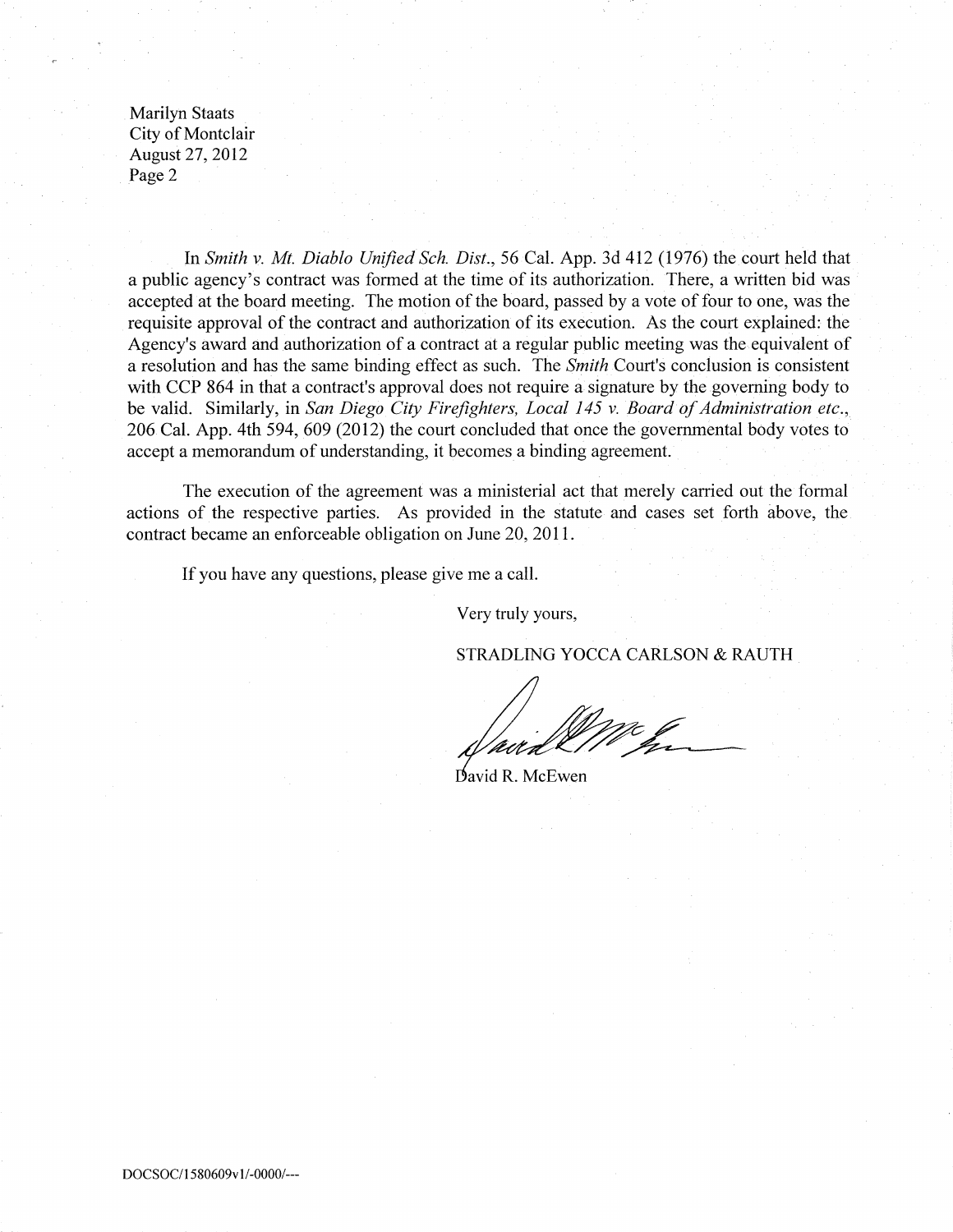County: County: San Bernardino

Name of Successor Agency: City of Montclair Successor Agency for the City of Montclair Redevelopment Agency

#### **RECOGNIZED OBLIGATION PAYMENT SCHEDULE (ROPS III) -- Notes (Optional)January 1, 2013 through June 30, 2013**

| Item # Notes/Comments                                                                                                                                                                                                          |
|--------------------------------------------------------------------------------------------------------------------------------------------------------------------------------------------------------------------------------|
| <b>ROPS III Notes</b>                                                                                                                                                                                                          |
| 1) Summary Item G. - Obligations Funded by RPTTF - This amount represents total tax increment revenue recognized by redevelopment agency through January 31, 2012.                                                             |
| 2) ROPS Item #21 - The contractual obligation was approved by the governing board on 6/20/11; however, the documentation was dated in July 2011. It is established legal practice that the date of approval is when the obliga |
| Our legal counsel has so opined and this obligation should be honored.                                                                                                                                                         |
|                                                                                                                                                                                                                                |
|                                                                                                                                                                                                                                |
|                                                                                                                                                                                                                                |
| Prior Period Payments Notes - Payments shown are for the period 1/1/12 through 6/30/12. Reserve utilizations come from monies on hand when agency terminated.                                                                  |
| 3) We are unable to precisely identify the individual items which are part of the DOF approved total for this ROPS contained on Exhibit 12 present on the DOF website. We have never been provided a reconciliation between th |
| amount. Therefore, we have displayed all items that were listed on the ROPS submitted to DOF.                                                                                                                                  |
| 4) The Successor Agency has received no administrative cost reibursement from the RPTTF. Since all tax increment was pledged to bonds until the current bond year obligation could be satisfied, administrative costs have bee |
| 5) Accounting procedures employed for the former redevelopment agency have continued for the Successor Agency. Under those approaches project type costs were coded to the redevelopment operation and not segregated between  |
| claims and RPTTF claims as indicated on this form. Therefore, we have combined those lines for presentation purposes here as all payments were made from reserves and to break out these now, while possible, is an unreasonab |
| to accomplish after the fact.                                                                                                                                                                                                  |
| 6) The required set-aside for Low and Moderate Income Housing has been shown as a disbursement as the redevelopment agency was in existance up to 2/1/12 and amounts received for tax increment under the requirement of the H |
| to that point in time required a set-aside to the Low and Moderate Housing Fund. This utilization was not present on the ROPS submitted as that ROPS covered utilizations from 2/1/12 through 6/30/12 generally and the prior  |
| to be paid from RPTTF allocations.                                                                                                                                                                                             |
| 7) Amounts deducted by the County of San Bernardino for collection charges and its pass throughs have been shown as a disbursement. These disbursements reduced the amount of tax increment that was available for payment of  |
| The County took over the responsibility for payment of pass through for the period 2/1/12 through current. Pass through payments to the other taxing entities were made by the Successor Agency for the period through 1/31/12 |
| are not included on this form.                                                                                                                                                                                                 |
|                                                                                                                                                                                                                                |
|                                                                                                                                                                                                                                |
|                                                                                                                                                                                                                                |
|                                                                                                                                                                                                                                |
|                                                                                                                                                                                                                                |
|                                                                                                                                                                                                                                |
|                                                                                                                                                                                                                                |
|                                                                                                                                                                                                                                |
|                                                                                                                                                                                                                                |
|                                                                                                                                                                                                                                |
|                                                                                                                                                                                                                                |
|                                                                                                                                                                                                                                |
|                                                                                                                                                                                                                                |
|                                                                                                                                                                                                                                |
|                                                                                                                                                                                                                                |
|                                                                                                                                                                                                                                |